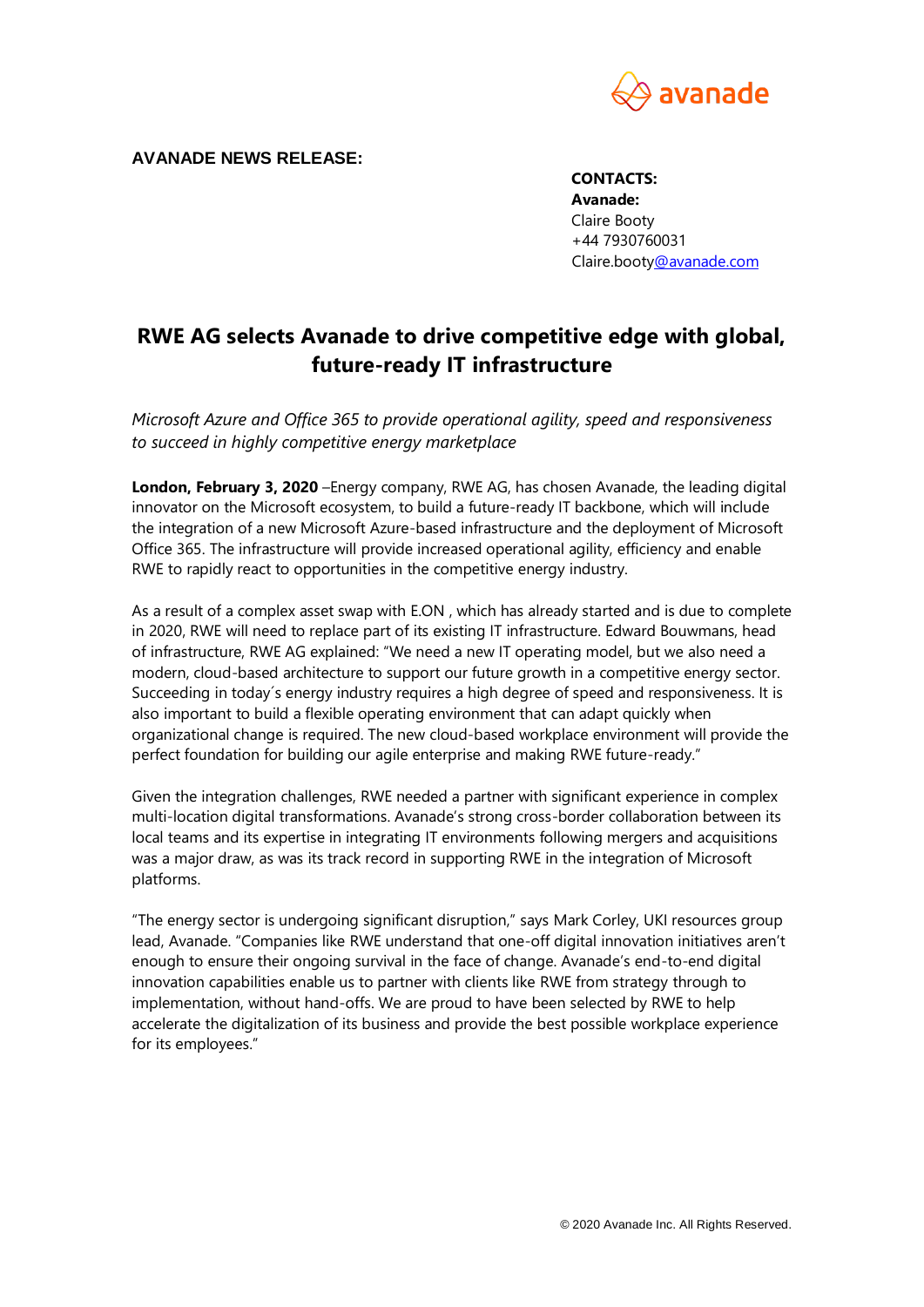

Working in conjunction with Accenture, Avanade is migrating RWE's 17000 users to Office 365 and Azure AD<sup>[1]</sup>. The initial focus will be on operations in Germany, UK and The Netherlands and then extend to others including the US and Australia. Due for completion by the end of 2020, RWE's digital transformation program is the result of a detailed assessment of RWE's IT operating model and infrastructure led by Avanade's Advisory team.

**FNDS** 

## **Notes to the editor.**

Edward Bouwmans, head of infrastructure, RWE AG talks provides an overview of the project and talks about its impact in this [video](https://www.avanade.com/en/clients/rwe?videoid=6126259366001) with Avanade.

# # #

## **About Avanade**

Avanade is the leading provider of innovative digital and cloud services, business solutions and design-led experiences on the Microsoft ecosystem. Our professionals bring bold, fresh thinking combined with technology, business and industry expertise to help make a human impact on our clients, their customers and their employees. We are the power behind the Accenture Microsoft Business Group, helping companies to engage customers, empower employees, optimize operations and transform products, leveraging the Microsoft platform. Avanade has 38,000 professionals in 25 countries, bringing clients our best thinking through a collaborative culture that honors diversity and reflects the communities in which we operate. Majority owned by Accenture, Avanade was founded in 2000 by Accenture LLP and Microsoft Corporation. Learn more at [www.avanade.com.](file:///C:/Users/Candice.Johnson/AppData/Local/Microsoft/Windows/INetCache/Content.Outlook/ZMJMPK5M/www.avanade.com)

## **About RWE**

 $\overline{a}$ 

With its four subsidiaries RWE Renewables, RWE Generation, RWE Power and RWE Supply & Trading and a portfolio of around 46 gigawatts of generation capacity, the new RWE supplies clean, reliable and affordable electricity in the future. Following the completion of the transaction with E.ON, RWE's generation capacity from renewables will be more than 9 gigawatts. The company intends to further expand this position by investing up to net €1.5 billion annually in onshore and offshore wind power, photovoltaics and storage. In addition, RWE generates electricity from hard coal, lignite, nuclear power, gas, hydropower and biomass. RWE Supply & Trading is the interface between RWE and the energy markets around the world. In order to push ahead with the energy transition, RWE is investing in innovative projects such as heat storage power plants, the generation and use of hydrogen as an energy source and Power-to-X processes. The group employs a total of around 20,000 people worldwide. RWE AG is headquartered in Essen, Germany.

<sup>[1]</sup> The full deployment consists of: Active Directory 2016; Office 365, with the workloads of Exchange 2016 hybrid, SharePoint 2016 hybrid (up to 100 sites online, up to 2TB data), OneDrive for Business (for all users), Skype for Business hybrid (for all users); Azure AD for MFA, SSPR, Conditional Access; Microsoft Intune for managing BYOD devices (all users); Microsoft Bitlocker Management (MBAM) for all laptops (~7,000); System Center Configuration Manager 2016 to manage all clients; Windows 10 for all physical and virtual clients (up to  $\sim$  20,000); Office Pro Plus (2016) on all clients; Windows File & Print Servers